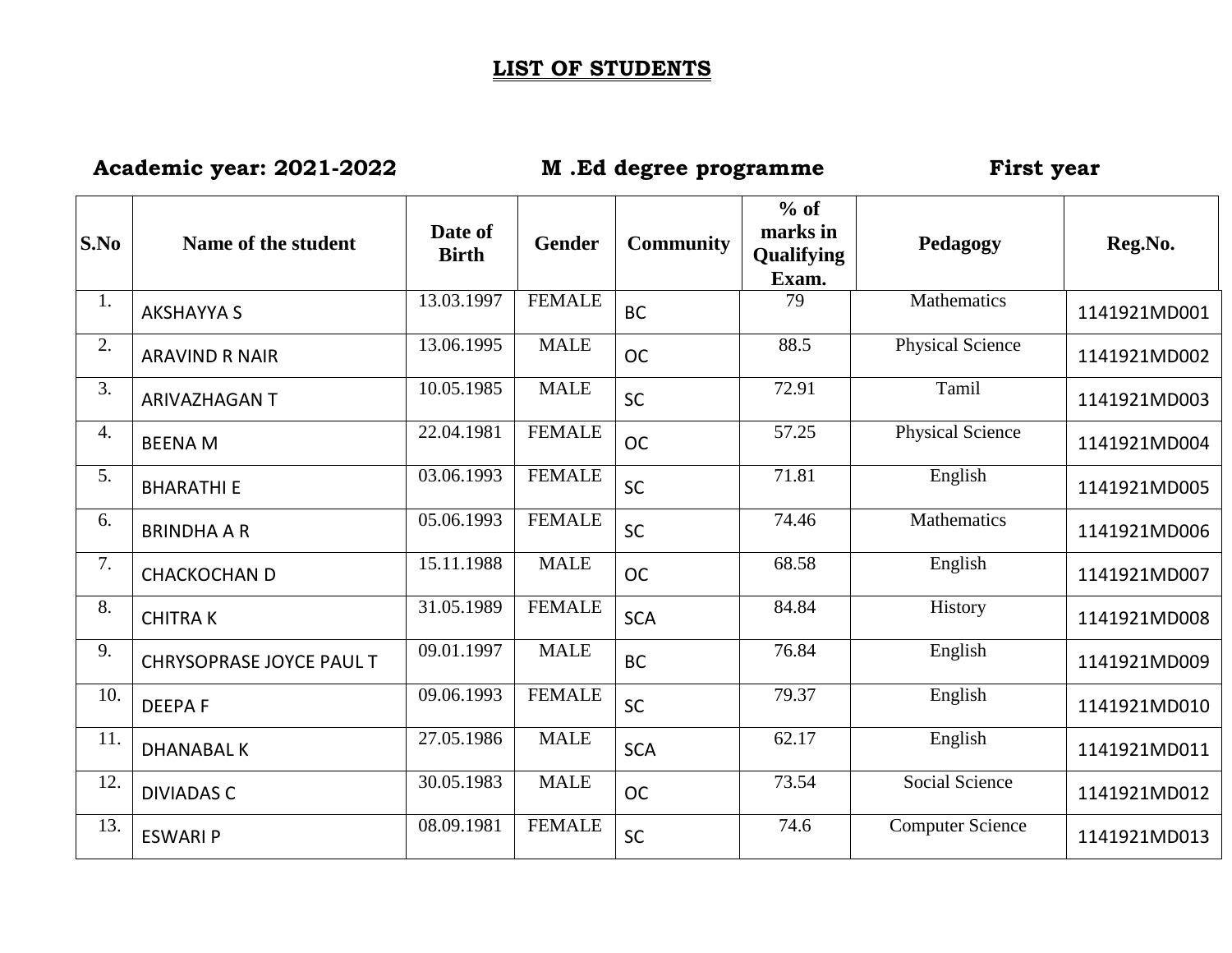| S.No | Name of the student       | Date of<br><b>Birth</b> | Gender        | <b>Community</b> | $%$ of<br>marks in<br>Qualifying<br>Exam. | Pedagogy                | Reg.No.      |
|------|---------------------------|-------------------------|---------------|------------------|-------------------------------------------|-------------------------|--------------|
| 14.  | <b>KARTHIKA J</b>         | 21.06.1989              | <b>FEMALE</b> | SC               | 74.8                                      | Commerce                | 1141921MD014 |
| 15.  | <b>KAVITHAK</b>           | 08.02.1997              | <b>FEMALE</b> | <b>MBC</b>       | 87.53                                     | <b>Physical Science</b> | 1141921MD015 |
| 16.  | <b>KAVITHAY</b>           | 01.06.1988              | <b>FEMALE</b> | <b>SC</b>        | 73.5                                      | History                 | 1141921MD016 |
| 17.  | <b>KIRUTHIGA G</b>        | 25.05.1994              | <b>FEMALE</b> | <b>SCA</b>       | 75.91                                     | <b>Physical Science</b> | 1141921MD017 |
| 18.  | <b>KOKILA T</b>           | 08.05.1993              | <b>FEMALE</b> | <b>SCA</b>       | 78.41                                     | <b>Physical Science</b> | 1141921MD018 |
| 19.  | <b>KOWSALYA K</b>         | 30.05.1995              | <b>FEMALE</b> | <b>SCA</b>       | 78.53                                     | English                 | 1141921MD019 |
| 20.  | <b>MANIMEGALAIR</b>       | 01.06.1995              | <b>FEMALE</b> | <b>MBC</b>       | 81.5                                      | <b>Computer Science</b> | 1141921MD020 |
| 21.  | <b>MARAGATHAMANI V</b>    | 12.04.0992              | <b>FEMALE</b> | <b>MBC</b>       | 71.20                                     | English                 | 1141921MD021 |
| 22.  | <b>MATHINISHA M</b>       | 04.03.1996              | <b>FEMALE</b> | <b>SCA</b>       | 71.07                                     | English                 | 1141921MD022 |
| 23.  | MOHANAPRIYA K(16.05.1993) | 16.05.1993              | <b>FEMALE</b> | SC               | 76.84                                     | English                 | 1141921MD023 |
| 24.  | MOHANAPRIYA K(22.06.1991) | 22.06.1991              | <b>FEMALE</b> | SC               | 71.25                                     | <b>Computer Science</b> | 1141921MD024 |
| 25.  | MUTHUMALAI M              | 10.06.1996              | <b>FEMALE</b> | SC               | 74.92                                     | English                 | 1141921MD025 |
| 26.  | <b>NARESH K</b>           | 03.04.19984             | <b>MALE</b>   | <b>SCA</b>       | 73.4                                      | Tamil                   | 1141921MD026 |
| 27.  | <b>NIVETHA A</b>          | 31.03.1995              | <b>FEMALE</b> | <b>SC</b>        | $\overline{82}$                           | <b>Physical Science</b> | 1141921MD027 |
| 28.  | POOVARASU K               | 16.07.1997              | <b>MALE</b>   | <b>MBC</b>       | 85.07                                     | <b>Physical Science</b> | 1141921MD028 |
| 29.  | <b>PREETHIR</b>           | 17.07.1997              | <b>FEMALE</b> | SC               | 78.6                                      | English                 | 1141921MD029 |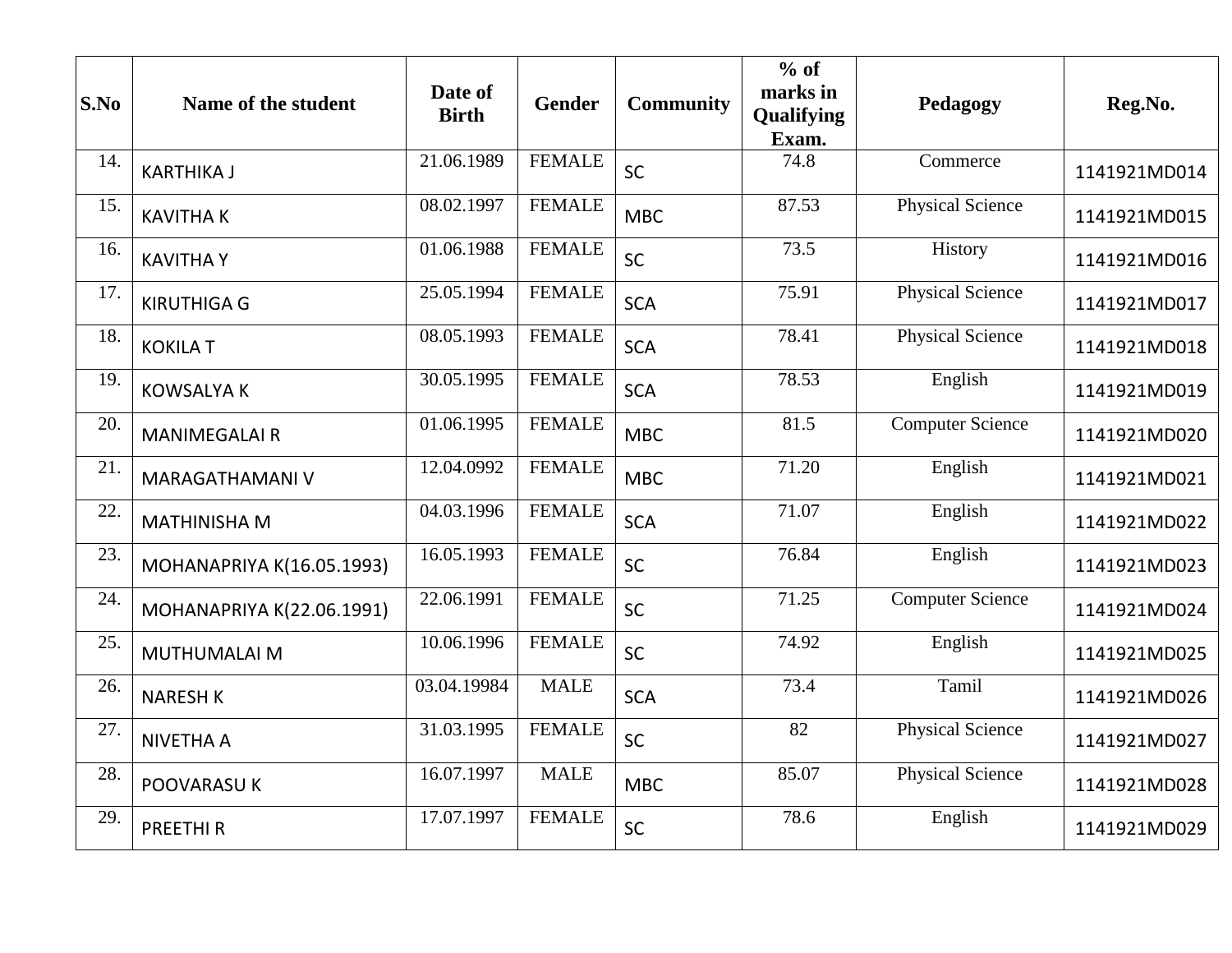| S.No | Name of the student   | Date of<br><b>Birth</b> | Gender        | <b>Community</b> | $%$ of<br>marks in<br>Qualifying<br>Exam. | Pedagogy                | Reg.No.      |
|------|-----------------------|-------------------------|---------------|------------------|-------------------------------------------|-------------------------|--------------|
| 30.  | <b>RAJKUMAR M</b>     | 04.01.1994              | <b>MALE</b>   | <b>SC</b>        | 80.41                                     | English                 | 1141921MD030 |
| 31.  | <b>RAMANIT</b>        | 10.03.1996              | <b>FEMALE</b> | <b>OC</b>        | 63.2                                      | English                 | 1141921MD031 |
| 32.  | <b>RAMKUMARD</b>      | 24.09.1991              | <b>MALE</b>   | <b>SCA</b>       | 82.25                                     | English                 | 1141921MD032 |
| 33.  | <b>RANJITH D</b>      | 16.06.1997              | <b>MALE</b>   | <b>BC</b>        | 88.53                                     | <b>Physical Science</b> | 1141921MD033 |
| 34.  | <b>RUBAM</b>          | 24.11.1991              | <b>FEMALE</b> | <b>BC</b>        | 88.69                                     | <b>Mathematics</b>      | 1141921MD034 |
| 35.  | <b>RUPITHAS</b>       | 30.12.1982              | <b>FEMALE</b> | SC               | 78.23                                     | English                 | 1141921MD035 |
| 36.  | <b>SABITHA RANI S</b> | 17.05.1993              | <b>FEMALE</b> | SC               | 82.49                                     | Mathematics             | 1141921MD036 |
| 37.  | <b>SANDHIYA R</b>     | 04.06.1993              | <b>FEMALE</b> | <b>BC</b>        | 86.23                                     | English                 | 1141921MD037 |
| 38.  | <b>SARAVANAN P</b>    | 06.05.1988              | <b>MALE</b>   | <b>BC</b>        | 77.77                                     | <b>Mathematics</b>      | 1141921MD038 |
| 39.  | <b>SELVARAJ K</b>     | 30.07.1993              | <b>MALE</b>   | <b>SC</b>        | 76.92                                     | Mathematics             | 1141921MD039 |
| 40.  | SHABHARISHWARAN C     | 15.10.1995              | <b>MALE</b>   | <b>BC</b>        | 76.6                                      | English                 | 1141921MD040 |
| 41.  | <b>SHAMSUDEEN T H</b> | 01.03.1983              | <b>MALE</b>   | <b>BC</b>        | 76                                        | English                 | 1141921MD041 |
| 42.  | <b>SNEHAVK</b>        | 21.01.1988              | <b>FEMALE</b> | <b>OC</b>        | 86.38                                     | Commerce                | 1141921MD042 |
| 43.  | <b>SUBBULAKSHMI S</b> | 25.05.1995              | <b>FEMALE</b> | <b>SCA</b>       | 76.76                                     | <b>Physical Science</b> | 1141921MD043 |
| 44.  | <b>SUNIL KUMAR KV</b> | 20.04.1992              | <b>MALE</b>   | <b>OC</b>        | 76.64                                     | Sanskrit                | 1141921MD044 |
| 45.  | <b>SURYAS</b>         | 30.10.1992              | <b>FEMALE</b> | <b>SCA</b>       | 71.44                                     | English                 | 1141921MD045 |